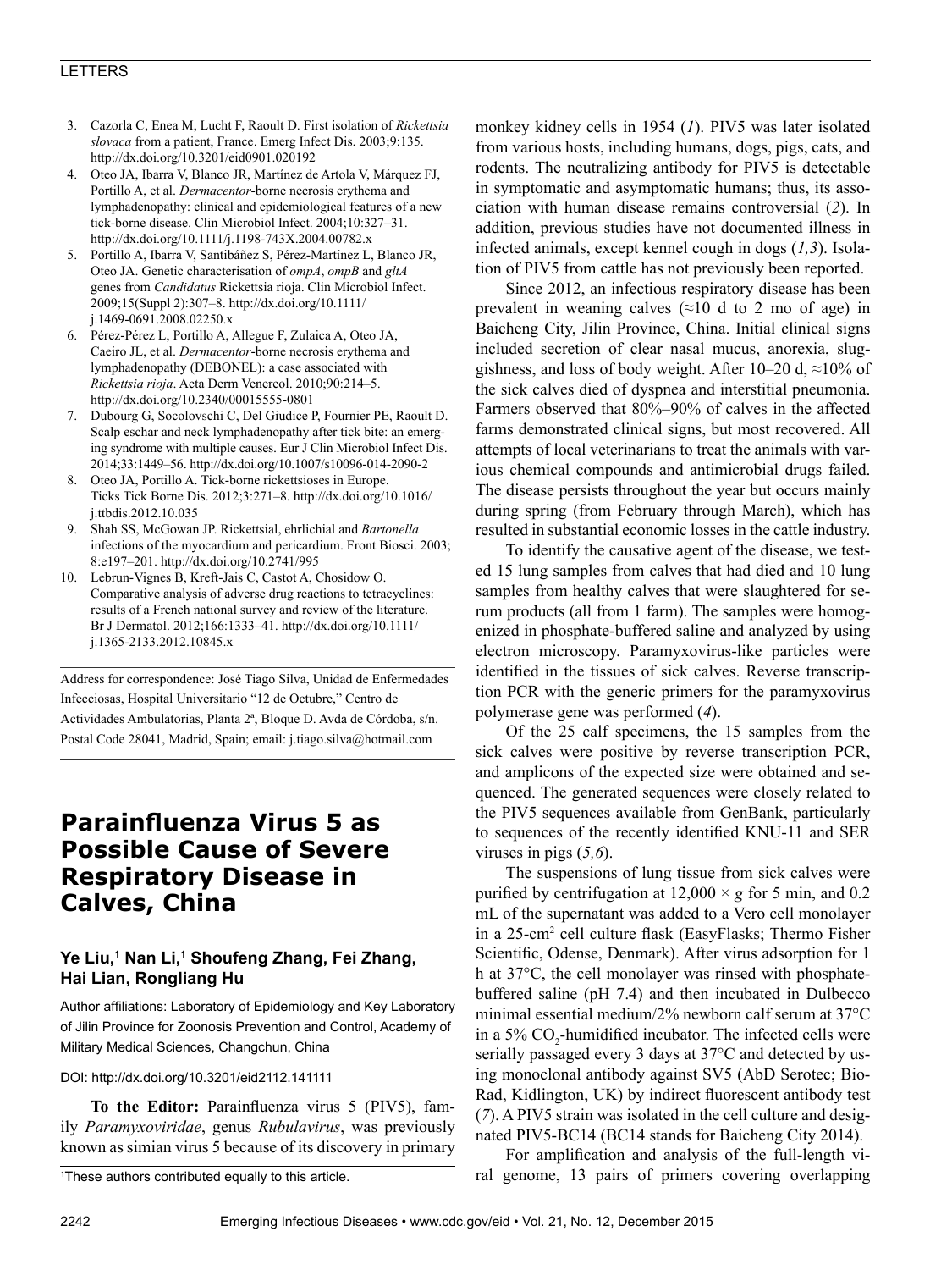

fragments of the genome were designed on the basis of the sequence of the PIV5 isolate KNU-11 (*8*). The 3′ and 5′ termini of the genome were resolved by using the 3′ and 5′ Full RACE Kit (TaKaRa Biotechnology Co., Ltd., Dalian, China). The PIV5-BC14 genome (GenBank accession no. KM067467) was 15,246 nt with coding and untranslated regions at the same positions as in other PIV5 isolates (*9*). However, comparison of this genome with 15 available full-length genomes of PIVs revealed that 18 nt substitutions, resulting in 9 aa changes, are found only in PIV5- BC14. Among these 9 aa changes, 5 (at positions 303, 634, 1054, 1722, and 1773) are present in an RNA-dependent RNA polymerase protein, 2 in a phosphoprotein (at positions 43 and 332), 1 in a nucleoprotein (at position 75), and 1 in a hemagglutinin–neuraminidase (at position 322).

The highest nucleotide identity (99.72%/99.52%) was observed between PIV5-BC14 and porcine PIV, particularly with the SER virus isolate. This observation was confirmed after construction of a phylogenetic tree based on the 15 available nucleotide sequences of the full-length genomes (Figure). The analysis was carried out by using the maximum-likelihood method in MEGA 5.0 (*10*), and the reliability of tree topology was evaluated through bootstrapping with 1,000 replicates.

Although the pathogenic role of PIV5 infections in cattle remains unknown, no PIV5 RNA was found in any apparently healthy cattle from the same farm. This result suggests a strong relationship between the identified virus and the disease.

This research was funded by the China National "973" Program (approval no. 2011CB504700).

Drs. Liu and Li are both research fellows at the Academy of Military Medical Sciences (China). Their research interests include rabies epidemiology and vaccines. More recently, they are both working on emerging and reemerging infectious diseases in animals in China.

#### **References**

- 1. Hsiung GD. Parainfluenza-5 virus. Infection of man and animal. Prog Med Virol. 1972;14:241–74.
- 2. Zhang L, Collins PL, Lamb RA, Pickles RJ. Comparison of differing cytopathic effects in human airway epithelium of parainfluenza virus 5 (W3A), parainfluenza virus type 3, and respiratory syncytial virus. Virology. 2011;421:67–77. http://dx.doi.org/10.1016/j.virol.2011.08.020
- 3. Chatziandreou N, Stock N, Young D, Andrejeva J, Hagmaier K, McGeoch DJ, et al. Relationships and host range of human, canine, simian and porcine isolates of simian virus 5 (parainfluenza virus 5). J Gen Virol. 2004;85:3007–16. http://dx.doi.org/10.1099/ vir.0.80200-0
- 4. Tong S, Chern SW, Li Y, Pallansch MA, Anderson LJ. Sensitive and broadly reactive reverse transcription-PCR assays to detect novel paramyxoviruses. J Clin Microbiol. 2008;46:2652–8. http://dx.doi.org/10.1128/JCM.00192-08
- 5. Lee YN, Park CK, Kim S, Lee DS, Shin JH, Lee CH. Characterization in vitro and in vivo of a novel porcine parainfluenza virus 5 isolate in Korea. Virus Res. 2013;178:423–9. http://dx.doi.org/10.1016/j.virusres.2013.09.010
- 6. Heinen E, Herbst W, Schmeer N. Isolation of a cytopathogenic virus from a case of porcine reproductive and respiratory syndrome (PRRS) and its characterization as parainfluenza virus 2. Arch Virol. 1998;143:2233–9. http://dx.doi.org/10.1007/ s007050050454
- 7. Randall RE, Young DF, Goswami KK, Russell WC. Isolation and characterization of monoclonal antibodies to simian virus 5 and their use in revealing antigenic differences between human, canine and simian isolates. J Gen Virol. 1987;68:2769–80. http://dx.doi.org/10.1099/0022-1317-68-11-2769
- 8. Lee YN, Lee CH. Complete genome sequence of a novel porcine parainfluenza virus 5 isolate in Korea. Arch Virol. 2013;158: 1765–72. http://dx.doi.org/10.1007/s00705-013-1770-z
- 9. Rima BK, Gatherer D, Young DF, Norsted H, Randall RE, Davision AJ. Stability of the parainfluenza virus 5 genome revealed by deep sequencing of strains isolated from different hosts and following passage in cell culture. J Virol. 2014;88:3826–36. http://dx.doi.org/10.1128/JVI.03351-13